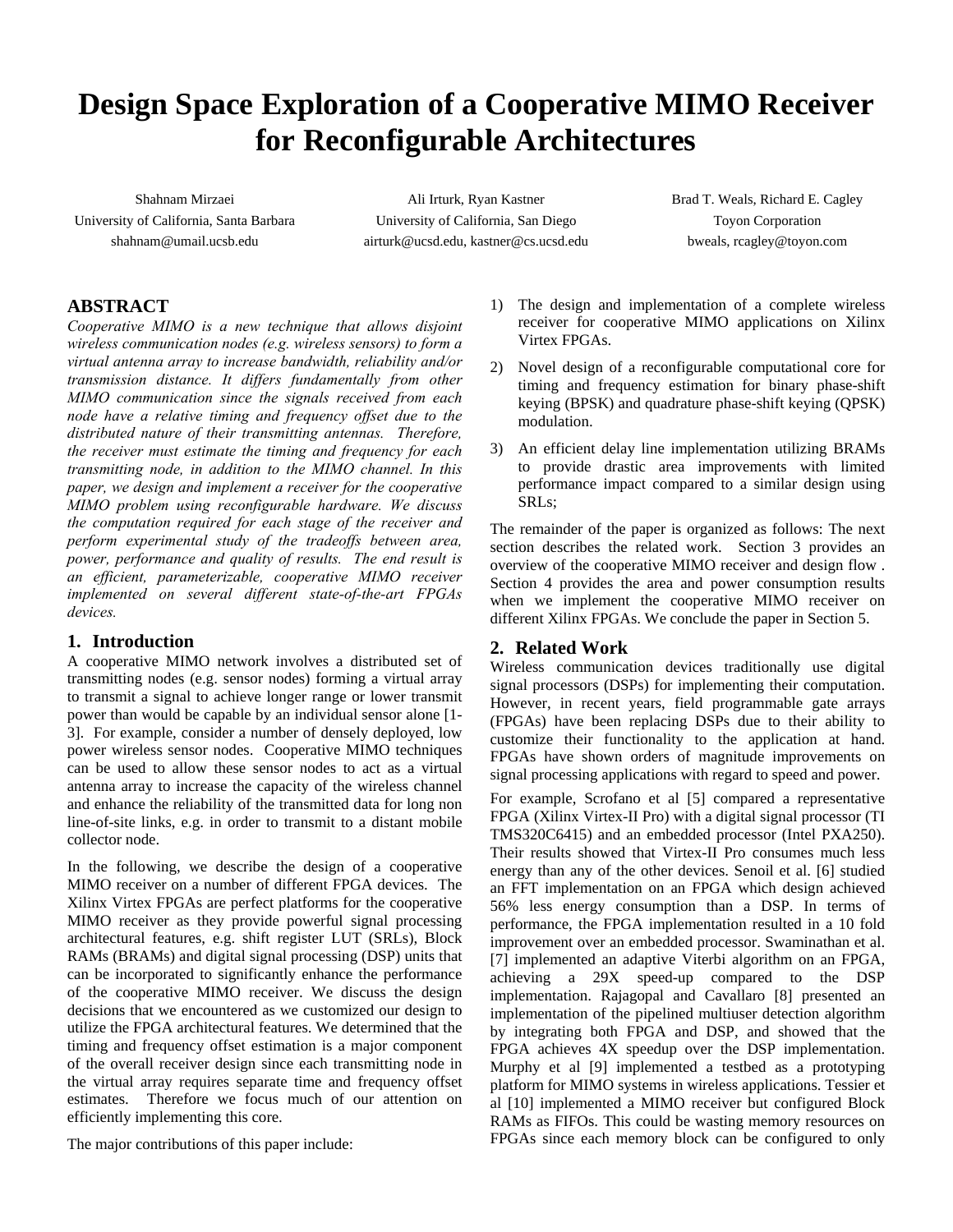one FIFO due to the lack of ports on embedded memory blocks.

Our work explores variations in structure of a specific application in order to optimize the FPGA implementation including logic resources as well as embedded memory. In terms of using on-chip memory resources, our work differs from the previous since it uses the novel *chained buffer technique* introduced by the authors to efficiently implement the correlation function used by timing and frequency estimation unit.

#### **3. Cooperative MIMO Receiver Architecture**

In this section we will present an overview of the MIMO architecture followed by the design flow that we have used to develop the receiver. Finally we present our architectural optimizations along with implementation details.

#### **3.1 Overview**

An MxN MIMO system consists of M transmitting and N receiving antennas. In this paper we have implemented a 2x1 system. The larger systems can be built using the same techniques described in this paper. The cooperative MIMO receiver contains a number of computational cores. FIGURE 1 displays a receiver with one antenna that receives data from two transmitting nodes.



**FIGURE 1 A depiction of the significant computational cores in a 2x1 cooperative MIMO receiver. The signal from two disjoint transmitters (Tx1 and Tx2) is received by one antenna (Rx1) and downconverted to a baseband signal. Timing and frequency estimates for each of the two transmitting nodes are computed, sent to a channel tracker and decoded into the transmitted data.**

The data communication starts from the two transmitting nodes, Tx1 and Tx2. There are several different methods to modulate the transmitted data. Phase-shift keying (PSK) utilizes the phase of the signal to encode the data. Binary phase shift keying (BPSK) is the simplest PSK that uses two phases (0° and 180°) to encode '0' and '1' respectively. Quadrature phase-shift keying (QPSK) uses four phases separated by 90°, e.g. 45°, 135°, -135°, -45°, to encode two data bits. QPSK requires more sophisticated transmitter and receiver hardware, but achieves twice the data rate of BPSK. Our receiver is capable of handling either BPSK or QPSK and we study the tradeoffs between the two in later sections.

The transmitted signal centered at 1350 MHZ arrives at receiver antenna Rx1 and is down converted to a 12 MHz intermediate frequency (IF). The radio frequency (RF) down converters and analog-to-digital converters (ADC) typically

reside on a separate RF processing board. The remainder of the processing is done on the FPGA.

The outputs of the ADCs are fed into digital down converters (DDCs) implemented on the FPGA. These convert the signal from its 12 MHz IF to baseband. The baseband output is 500 kilosymbols per second with an oversampling rate of 16 samples per symbol, equivalently 8 megasamples per second. The DDC architecture performs pulse shaping and noise cancellation (FIR filter) in addition to down sampling. The simple nature of the DDC leaves little room for optimization. We have selected to use Xilinx DDC core for this purpose.

This baseband signal is fed into *M* timing and offset frequency estimation cores – one for each of the transmitting nodes that form the virtual antenna array. Since the nodes are not physically co-located, they require unique synchronization and parameter estimation. These nodes do not share a common crystal for mixing the signal. As such, there will be a relative carrier frequency offset that varies from one node to the next. Furthermore, the frequency of a node can change over time due to part degradation and temperature variation. The receiver must also estimate the arrival time of each packet as well. The timing and frequency estimation block provides estimates on channel statistics to a data search and buffering block. The output of this block provides an indication of the degree to which the received signal is correlated with the training sequence (indicating timing) as well as the frequency (indicating offset). This block requires significant resources and we perform a number of architectural explorations to reduce area, increase the performance and lower the power in Section 3.3.

This data search and buffer block adjusts the incoming data according to the time and frequency estimates. The output of this block is subsequently fed to the channel tracker and decoder block. To be more precise, for each symbol, the magnitude is calculated and a search is done to find the maximum value which will be compared with the training sequence to calculate the offset.

The channel tracker and decoder block uses the current channel estimates and either known symbols (the training sequence) to calculate a channel estimation error and finally update the channel estimates for the next time period. Our design uses the variable step size least mean square (vLMS) algorithm [4] for tracking.

#### **3.2 Design Flow**

FIGURE 2 depicts the DSP design flow that we have used in this paper. The methodology here, automates the flow from algorithm to hardware.

AccelDSP™ Synthesis Tool is a high-level MATLAB language based tool for designing DSP functions for Xilinx FPGAs. AccelDSP generates synthesizable HDL as well as testbenches for verification. The HDL file can be fed to Xilinx ISE tools directly or used in conjunction with Simulink Xilinx Blockset library components. System Generator tool translates high level Simulink DSP blocks to RTL language that can be compiled using Xilinx Foundation ISE. Eventually an FPGA bitstream can be generated to download to FPGA using Xilinx Foundation ISE place and route tools. In this work, the data search and buffer unit has been done using Matlab algorithms and synthesized to HDL blocks using Xilinx AccelDSP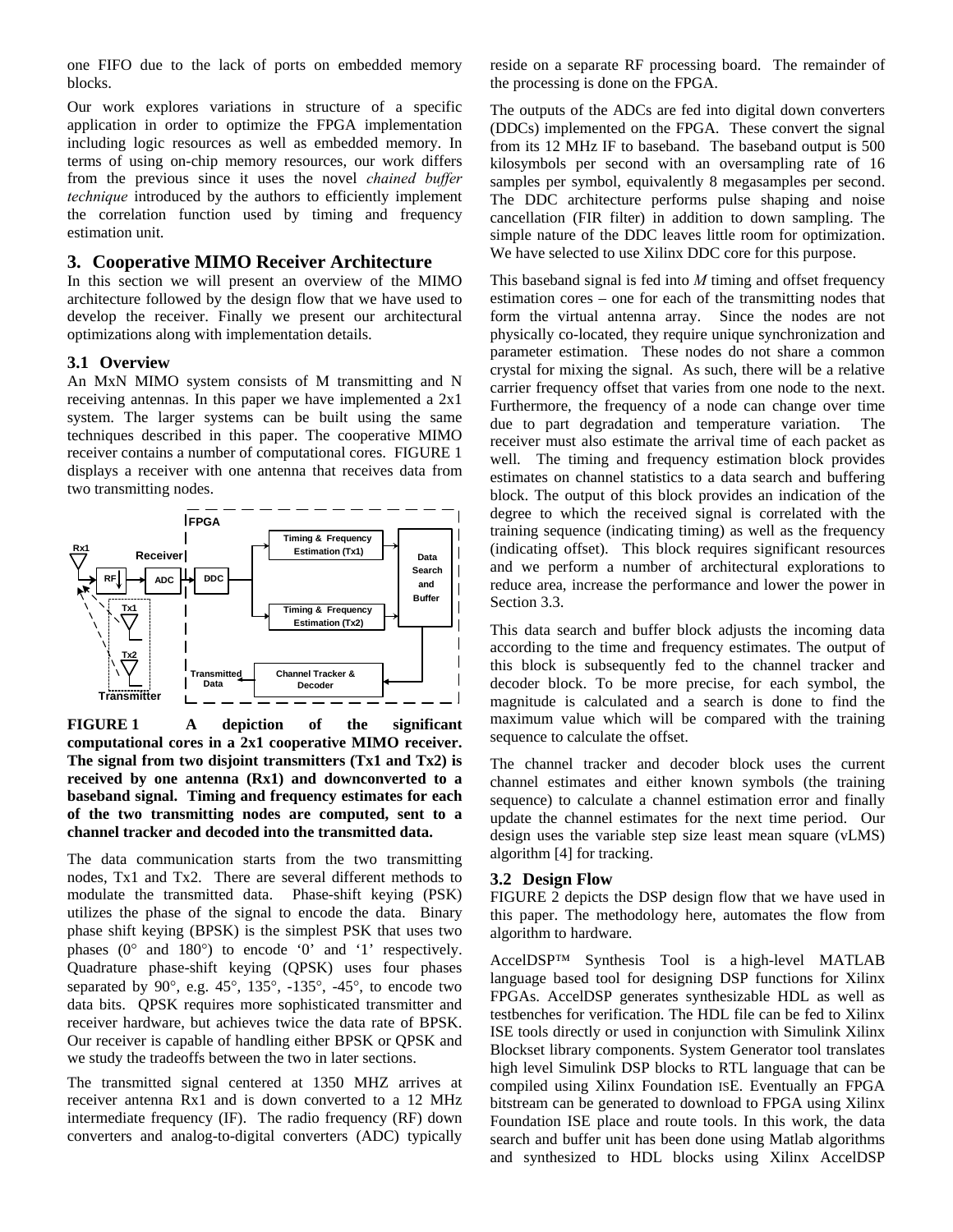synthesis tool and other blocks have been designed with Simulink using Xilinx Blockset libraries and synthesized to HDL by Xilinx System Generator.



**FIGURE 2 DSP design flow for Xilinx FPGAs** 

#### **3.3 Time and Frequency Offset Estimation**

As we mentioned previously, the time and frequency estimation block requires significant number of resources. In this subsection, we explore a number of architectural optimizations to reduce the resource consumption of this block.

The time and frequency offset estimation block is responsible for estimating the start time and offset frequency of the incoming data from each transmitting node. Since the transmitting nodes in the virtual array are physically separated, and therefore use different onboard crystals for carrier frequency mixing, the data from each node can have significantly different frequency values. Hence the offset frequency of the nodes must be estimated at the cooperative MIMO receiver. Furthermore, the medium access control (MAC) of the individual nodes is not synchronized, which will likely result in a difference in the time when the signals reach the receiver. Therefore, the receiver must also estimate the start of the packet for each of the transmitting nodes in the virtual array.



**FIGURE 3 Homodyne block diagram: The incoming signal is delayed by S samples, where S = # samples/symbol, conjugated and multiplied with the underplayed data samples.** 

There are several techniques for estimating the time and frequency offset, e.g. the generalized successive interference canceling (GSIC) [1]. Most techniques are quite sophisticated and computationally intensive since they require an FFT to estimate the frequency and timing and consequently they are expensive for FPGA implementation. For instance, the design of FIGURE 1 requires a 1024 point FFT, which needs a minimum of 10282 FFs, 7266 Slices and 10288 LUTs excluding extra control logic. This exceeds the resource utilization of the receiver that we designed using our circular buffer technique (described later) by order of magnitude. The

difference is substantial if a MIMO system consisting of multiple channels is implemented. In this work, we strive for a more feasible technique in terms of hardware implementation that centers on a homodyne and correlation. The drawback is losing the accuracy of the calculations but it provides sufficient accuracy for lower bandwidth.

The homodyne, which performs frequency offset estimation, is depicted in FIGURE 3. The homodyne consists of a delay unit and a complex conjugate multiplier. The incoming complex samples  $x/n$  delayed by one symbol  $x/n+S$  (in our case there are 16 samples/symbol, i.e.  $S = 16$ ), are conjugated and then multiplied, resulting in  $h[n] = x[n] \times x[n+S]^*$ , where <sup>\*</sup> denotes conjugation. Assuming that there is a constant frequency and phase offset in each packet, the conjugate multiply provides a constant phase offset for all the incoming symbols which is proportional to the frequency offset that we are trying to estimate. The simplistic structure of the homodyne leaves little room for optimization, and we now turn our attention to timing estimation.

A correlator provides the time estimate. It takes values from the input data stream and matches them with the values of the known training sequence. An adder tree provides a correlation value of the current data with the training sequence. In general, correlation requires a multiplication of the known value with the input sample.



**FIGURE 4 Depiction of the timing estimation core using a delay line and correlation.** 

There are three correlator parameters that can be varied as shown in FIGURE  $4$  - the number of taps  $t$ , the number of samples in a delay block *d*, and the width of the complex data *w*. These parameters depend on the application. In general increasing the number of taps will increase the accuracy of the timing estimate; we will describe the precise relationship briefly. We need to decide what values to assign to the parameters: *t*, *d* and *w*.

The number of samples in the delay block is determined by the oversampling rate, which is 16 is our case. Therefore, we set *d = 16*. The data width largely depends on the analog to digital converters (ADCs). These converters are usually in the range of 8-14 bits for each in-phase (I) and quadrature (Q) component. Our cooperative MIMO design uses 16 delay samples, and 24 bit complex data - 12 bits for each I and Q, i.e.  $w = 24$ .

The number of taps determines the quality of correlation; increasing the taps results in better estimates. With an infinite number of taps (infinite SNR), we could estimate the time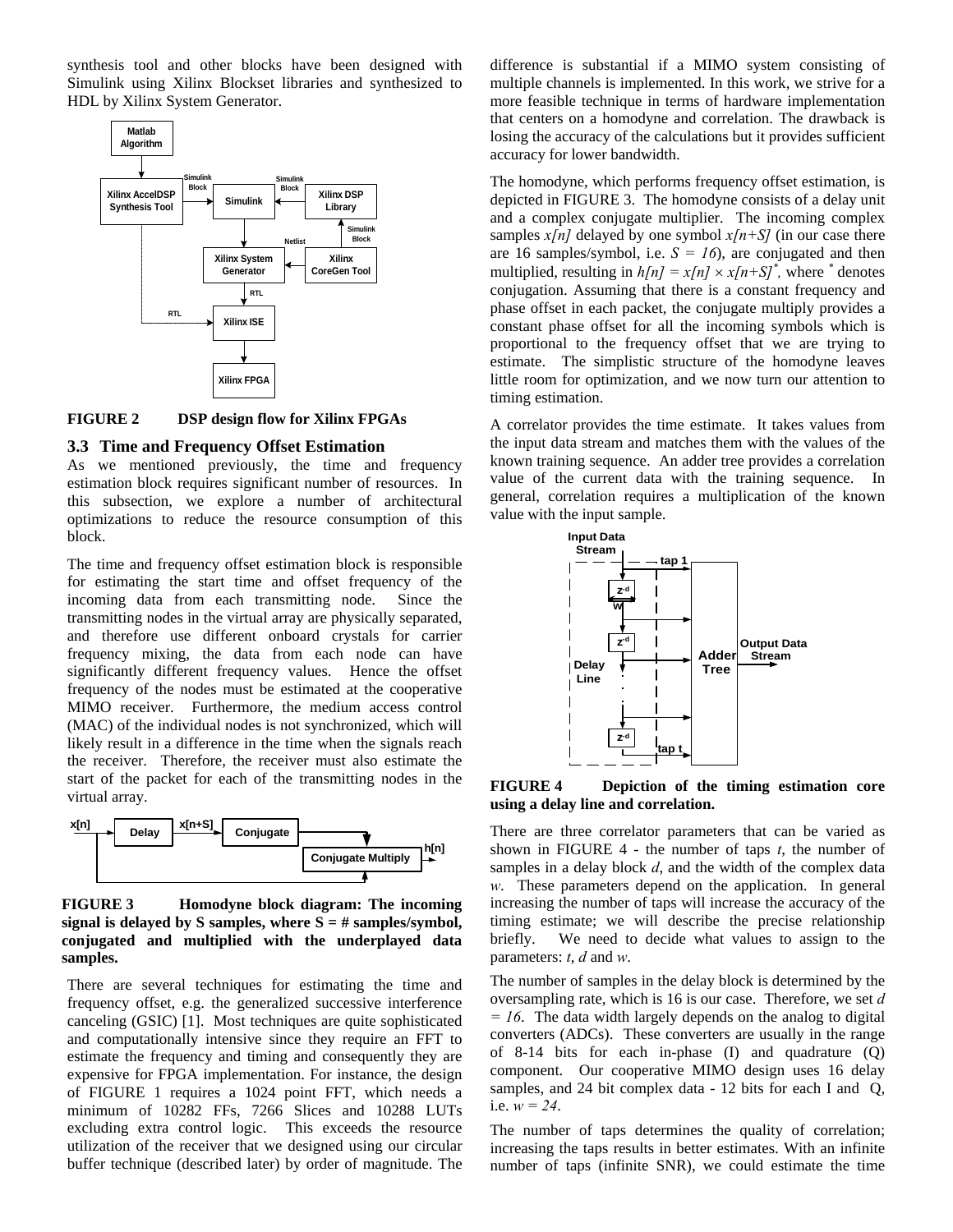offset to within  $\frac{1}{2}$  a sample period. FIGURE 5 displays the root mean square (RMS) error for the time estimate as the number of taps increase. The chart shows that increasing the number of taps from 20 to 120 reduces the BPSK RMS error from 0.7 to around 0.3. However, increasing the number of taps past 120 provides diminishing gains. A similar trend occurs for the QPSK error at around 160 taps.

The frequency SNR varies linearly with the number of taps. Assume that  $\mathbf{r} = \mathbf{s} + \mathbf{n}$ , where *s* is the desired signal vector, and n is white Gaussian noise with variance  $\sigma^2$ . A correlator matched to **s** has the scalar output:

$$
u = st r = st s + st n
$$
  

$$
E\{u\} = st s = Es = Pav N
$$

 $SNR = E_s^2/(\sigma^2 E_s) = P_{av} N/\sigma^2$ 

where  $P_{av}$  is the power of the samples of  $\mathbf{s} = [s_1, \dots s_N]^t$ , and N is the length of the signal vector, or number of taps on the delay line. We know that  $Var\{u\} = \sigma^2 E_s$ . The SNR is defined as  $E\{u\}^2/Var\{u\}$ , which in this case is:



**FIGURE 5 Root mean square (RMS) error of the time estimation versus the number of taps used for correlation for BPSK and QPSK data with 20 dB signal-to-**

Therefore, for fixed average signal power  $\sigma^2$ , the SNR of the offset frequency increases linearly with *N* (the number of taps).

For our experiments, we use 64 taps. This number lets us approach an accuracy that is close to the resolution we can get with the oversampling rate we have chosen. In practice, with 64 taps and a nominal input SNR of about 10 dB, we have found that we are able to get to within  $+/- 1$  sample period.

#### **3.3.1 Correlation Using Shift Registers**

**noise ratio (SNR).**

The modern reconfigurable architectures can implement delay lines using an architectural feature called shift register LUT (SRL). The Xilinx Virtex-4 architecture uses 16 bit SRL (SRL16), while the Virtex-5 has 32 bit SRL (SRL32).

SRL can implement fixed, static or dynamic delay. The shift register LUT contents are initialized by assigning multiple digit binary number to the LUT inputs. These inputs can be used as address lines for the shift register to change the shift amount. There is a separate input to the LUT that is used as the

input of the shift register. For instance, if we configure the Virtex-4 LUT in static mode for 16 bit delay by assigning 1111 to the inputs of the LUTs, it will shift the input value for 16 clocks. Consequently, for a 24 bit input, 24 LUTs are equivalent to one delay block (hence implementing  $z^{-16}$ ). This causes significant saving in FPGA area because LUTs can be configured as 16 bit shift registers in the slices of Virtex 4 FPGAs. It is important to note that this configuration does not use any of flip flops in the slice.

FIGURE 6 charts the resource utilization of the delay line in Virtex-4 FPGA as we vary the number of taps *t*, the samples/block *d*, and the data width *w*. These three values are explained in the previous section (see FIGURE 4). As expected, the resource usage increases as you increase each



**FIGURE 6 Resource utilizations of the delay line using SRL16. The Graph displays the effects of varying**  three parameters: the  $#$  of taps  $t$ , the samples/block  $d$ , and **data width** *w***.** 

of the parameters. The data width and number of taps increase in a linear fashion. As you increase the samples/block, the LUT usage moves in a step fashion at every 16 samples. This is due to the use of the SRL16. A single delay element with 1- 16 requires 24 LUTs as described previously. Once we increase to a delay of 17-32, will need 48 LUTs since we now need 2 SRL16s per bit of the delay element.

## **3.3.2 Correlation Using** *Circular Buffer Technique*

The resource utilization using SRL is quite large, therefore we should explore other options to reduce the area of the correlator. In this subsection, we look towards using on chip memory to store the delay line data.

Modern FPGAs provide plenty of on-chip block RAMs (BRAMs) which is extremely useful for memory intensive applications such as our time and frequency estimation core. We can implement the delay lines through careful utilization of the BRAMs.

Compared to the SRL, BRAMs provide more compact memory storage at the expense of having a limited access interface to the data through two memory ports. Each port has a parameterizable data width and frequency. The write operations are consecutive, and we can design address generator logic to increment the address; this write port is clocked at the same rate of the incoming data. However, the read operations must be done faster. The rate of the read operations depends on the number of taps and the number of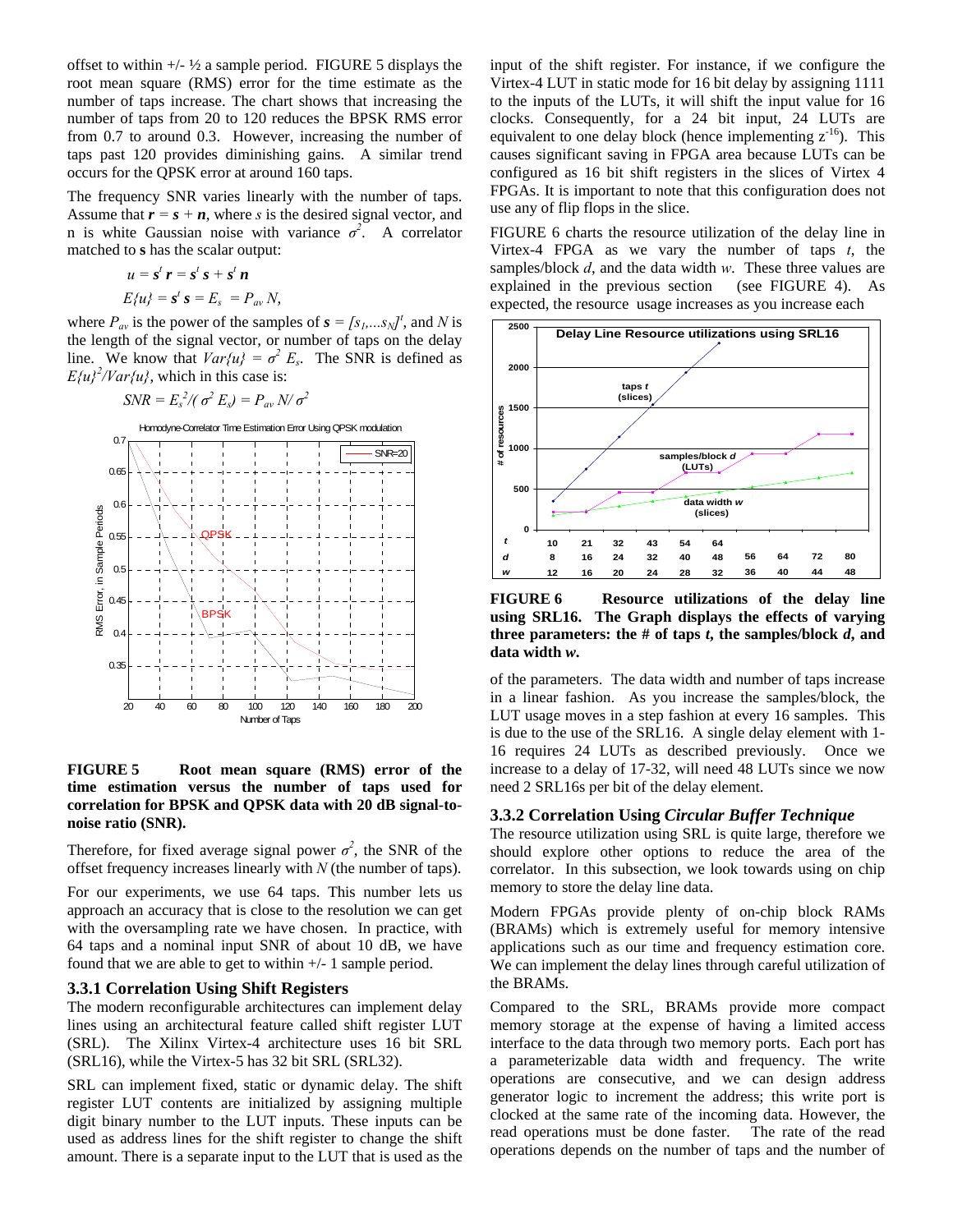BRAMs that we use. Assume we have 1 BRAM and 64 taps. Therefore, every time we do one write, we must do 64 reads from the BRAM to get the 64 tap values. Now if we increase the number of BRAMs, say to 4, we can do 4 reads in one cycle, meaning that we need  $64/4 = 16$  reads for every write operations. This scheme is possible in FPGAs since the BRAM has separate ports that can be clocked at different rates using DCM (Digital Clock Manager) units.

The number of Block RAMs that we need is a function of the size of the delay line. The delay size is  $O(t \times d \times w)$ . We simply divide the size of the delay line by the capacity of a BRAM (18 Kb for Virtex 4) to determine the minimum number of required BRAMs. The required read rate is limited by the maximum operating speed of the Block RAMs. In other words, read operations can not be faster than access time of the on-chip memory.



**FIGURE 7 Time estimation core using the circular buffer technique.** 

We can cascade multiple block RAMs and use them as a large circular buffer. On the read side, we have to make sure that we add or subtract correctly. The sequence of training bits in the single buffer determines the order of adds/subtracts. This is because the accumulators are associated with each BRAM. Depending on the current location of the "start" of the circular buffer; the start changes by one entry each time a new input sample is received. At some point, for example, BRAM 0 will use training entries *t-1*, *t*, *0, 1, 2,….* At another time it will be another sequence of entries. In circular buffer technique we don't need to chain the BRAMs together; however we do need to connect the data\_in to every BRAM. As we increase the number of BRAMs, this can cause significant routing overhead. On the other hand the circular buffer technique requires that the correlator understands the current starting location of the data in the delay line.

FIGURE 7 shows the block diagram of the circular buffer technique. In this technique data is written to the accumulators at the same rate as the read operation and a Time Division Multiplexer (TDM) is placed at the output of the accumulators to pick the data in round-robin manner.

In circular buffer technique, only a subset of the total correlation coefficient set need be applied to the data in each block RAM at any one time. In this experiment, each BRAM is assigned 8 of the 64 coefficients. Also, the 8 coefficients change with time. Thus we have to keep track of which coefficients are being used by each BRAM at each time. Therefore we store 8 copies of the same full set of coefficients in ROM and in each cycle we access these ROMs to read the corresponding coefficient.

## **4. Experiment Results**

FIGURE 8 shows area and power consumption for the various blocks of the cooperative 2x1 MIMO receiver respectively. These results were obtained through synthesis flow described in Section 3.2. We have targeted three FPGA architectures: Spartan 3, Virtex 4 and Virtex 5. The goal is to come up with the best platform for receiver implementation in terms of area and power consumption.

In FIGURE 8a, the time and frequency estimator represents a large portion of the design and is ripe for optimization; therefore we focused our optimizations here, which were described in Section 3.3. The SRL architecture consumes a large number of LUTs and slices. This is mainly due to the long delay line in correlator function (see Section 3.3.1). Our novel circular buffer implementation leverages BRAM resources for the delay line (see Section 3.3.2) implementation. Our method shows up to 65% savings in slice usage at 8% drop in clock speed compared to the SRL implementation for this block.

Another observation in FIGURE 8a is larger number of SLICEs in Virtex 5 compared to other devices even though this architecture offers more inputs per LUTs. For instance, consider number of SLICEs for Virtex 5 in FIGURE 8a under SRL technique (26998) as opposed to the similar column for Virtex 4 (20027). This is because of the change in structure of the CLBs on FPGA fabric. In Virtex 5 most of the SLICEs do not offer memory option used for SRL while in other two architectures half of the SLICEs do. FIGURE 8b represents lower dynamic power consumption for Virtex 5 platform since it has lower core voltage and smaller geometry compared to other two architectures.

We also wanted to see how modulation affects our design. We applied our *circular buffer* technique to the time and frequency estimator block of the cooperative MIMO receiver shown in Table 1. For simplicity, we eliminated extra logic in two channel homodyne-correlator since our optimization technique focuses only on correlation function. This included the homodyne block, control logic, complex to real/imaginary converter function and vice versa, input and output logic. Table 2 shows the implementation result after the simplification. This is shown in the first row of Table 2. We simplified the design more by eliminating one of the channels (1x1 cooperative MIMO); the results are shown in the second row. Table 2 also shows QPSK modulation scheme results.

In BPSK modulation, the incoming bits are encoded with a -1 or 1 to represent 0 and 1, respectively while QPSK encodes two separate bits. The first is encoded with a -1 or 1, just like BPSK, and the second is encoded with  $-i$  or j,

and these two codes are summed. Thus the set of available symbols is  $\{1, j\}$ ,  $\{1, -j\}$ ,  $\{-1, j\}$  and  $\{-1, -j\}$ . The multiplications with these constants in QPSK scheme